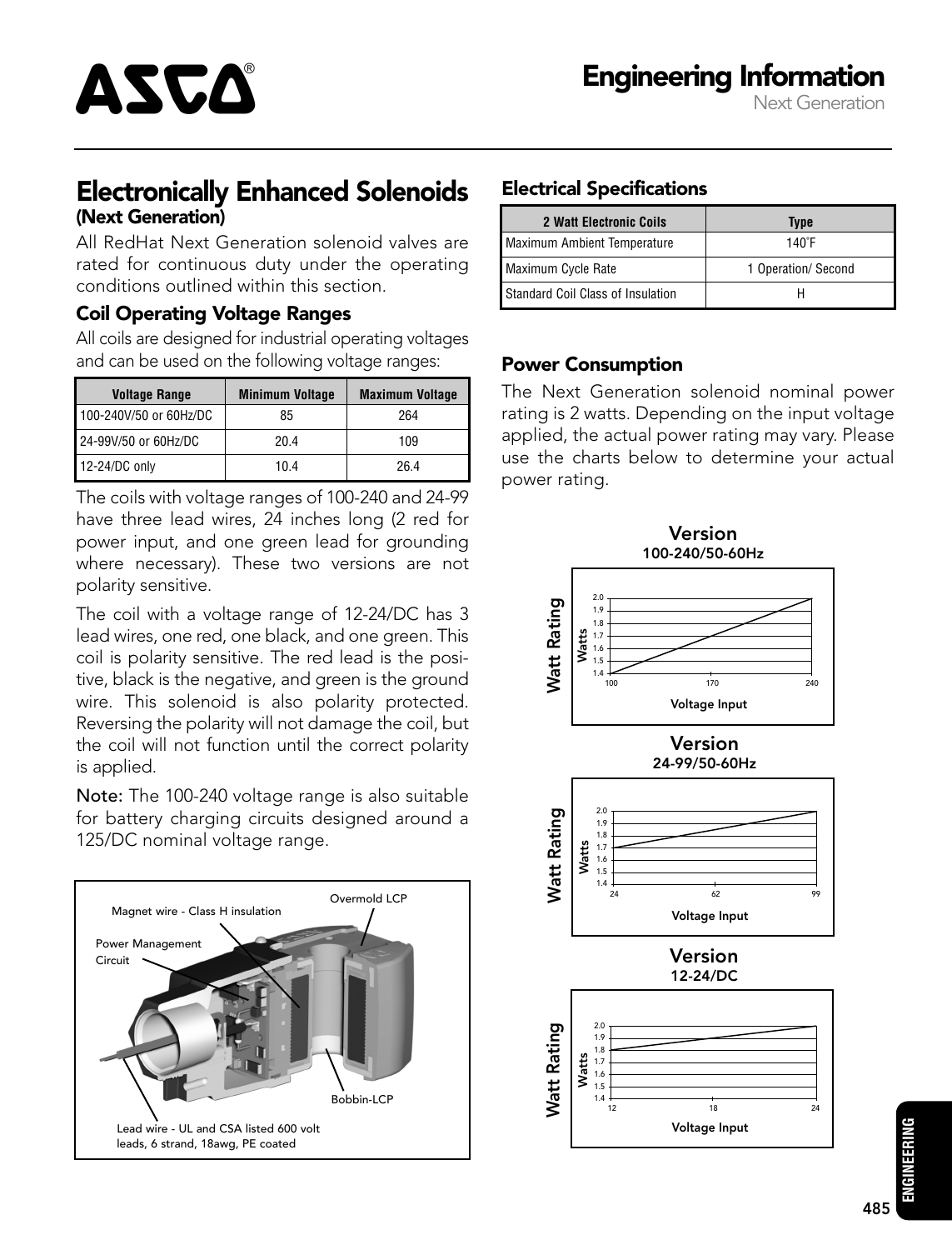Next Generation



The advanced technology used in the Next Generation coil includes electronic circuitry which may limit the compatibility with certain control system components. The following issues need to be considered when specifying an output card or device to operate the Next Generation coil. An initial inrush current spike is drawn by the Next Generation coil. This inrush spike is 72 msec in duration, which is sufficient time for the core to reach the plugnut. The electrical requirement then drops to the holding value.

Inrush Current: The power source, wiring, and output device used need to have surge ratings equal to or greater than the inrush current value (appropriate to the voltage range) specified in the table below.

| <b>Inrush Current Rating</b> |                                   |  |  |
|------------------------------|-----------------------------------|--|--|
| <b>Coil Version</b>          | <b>Peak Inrush Current (Amps)</b> |  |  |
| 12-24/DC                     | 32                                |  |  |
| 24-99/50-60Hz/DC             | 1.4                               |  |  |
| 100-240/50-60Hz/DC           | 0.32                              |  |  |
| Maximum Duration = $72$ ms   |                                   |  |  |

Holding Current: The power source, wiring, and output device used need to have continuous current ratings equal to or greater than the holding current value (appropriate to the voltage range) specified in the table below.

| <b>Holding Current Rating</b> |                  |                                                 |                                                 |  |  |
|-------------------------------|------------------|-------------------------------------------------|-------------------------------------------------|--|--|
| <b>Coil Version</b>           | Input<br>Voltage | <b>Average Holding</b><br><b>Current (Amps)</b> | <b>Average Holding</b><br><b>Volt-Amps (VA)</b> |  |  |
| $12 - 24/DC$                  | 12               | 0.340                                           | 4.0                                             |  |  |
|                               | 24               | 0.250                                           | 6.0                                             |  |  |
| 24-99/50-60Hz/DC              | 24               | 0.170                                           | 4.0                                             |  |  |
|                               | 99               | 0.100                                           | 10.0                                            |  |  |
| 100-240/50-                   | 100              | 0.040                                           | 4.0                                             |  |  |
| 60Hz/DC                       | 240              | 0.032                                           | 7.5                                             |  |  |

Leakage Currents: The leakage current is defined as a current that is supplied from an output device when the device is in its off or de-activated state. Operation of Next Generation coil in a system that utilizes supervisory currents is not recommended.

**Maximum Leakage Current**  $\frac{1}{3}$  mA

#### Solenoid Enclosures

The Next Generation solenoid coil is fully encapsulated using Dupont™ Zenite® Liquid Crystal Polymer resin (LCP). Zenite (LCP) is a thermoplastic polyester resin which exhibits several advantages over other thermoplastics. The advantages include excellent resistance to a wide range of organic solvents and automotive fluids\*, resistance to impact, and long term retention of properties at continuous-use temperatures.

\*Chemical resistance of Zenite LCP may not be suitable for all applications. Zenite LCP is not suitable for caustic solution. Please consult ASCO for appropriate product solutions.

Zenite is a registered Trademark of Dupont Co.



#### RedHat Next Generation Solenoids are available as:

General Purpose/Watertight – Intended for indoor and outdoor use and provides protection classifications from NEMA Types 1 through 4X.

Class I, Division 2 for Hazardous Locations/Watertight – Meets Types 1 through 4X and is UL listed and CSA certified for Class I, Division 2, Groups A, B, C, and D and Class II, Division 2, Groups F and G. Operating temperature code T4A (120˚C).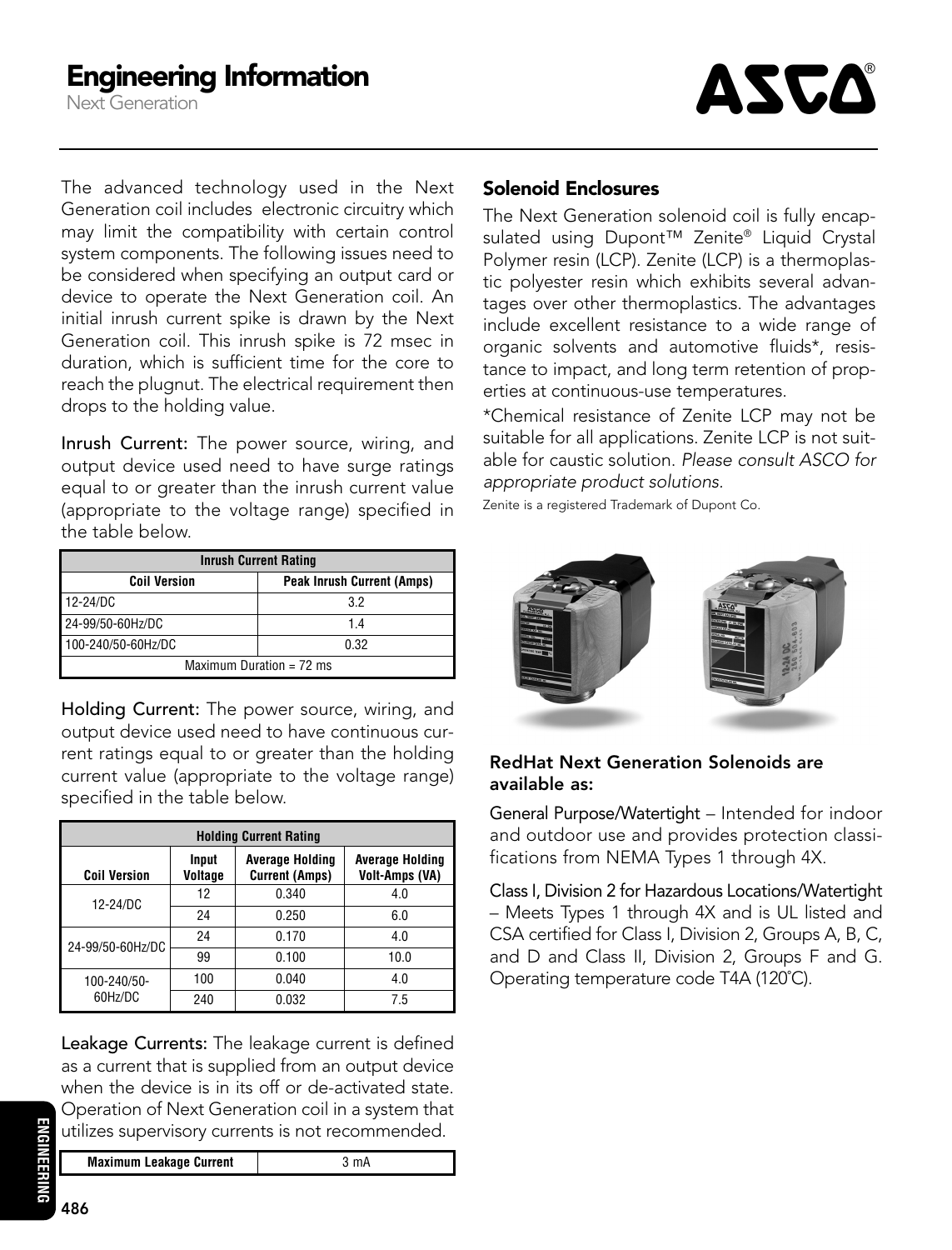

#### Valve Specifications

#### Maximum Ambient Temperature

The maximum ambient temperature is 140˚F (60˚C). This limit is based on continuous energization with the maximum fluid temperatures as shown on each catalog page.

#### Response Time

Response time from fully closed to fully open or vice versa depends on valve size, operating mode, fluids, temperature, inlet pressure, and pressure drop. The response times for Next Generation are defined as:

Small direct acting valves – 10 to 60 msec Large direct acting valves – 25 to 90 msec Internally pilot operated valves:

- Small diaphragm types 20 to 100 msec
- Large diaphragm types 80 to 150 msec
- Small piston types 80 to 150 msec
- Large piston types 105 to 200 msec

#### Manual Operators

Manual operators are provided to operate the valves manually when electric actuation is not provided. There are two basic types of manual operators, momentary and maintained. To determine which type of manual operator is available for your valves, please see the Optional Features Chart on the relevant valve catalog page. Once it is determined that the subject valve can accommodate a manual operator, the chart below will tell you the type of manual operator. The chart also references the relevant cutaway illustration.

| <b>Series</b> | Const.           | <b>Manual</b>          | <b>Manual</b>        | <b>Illustration</b> |
|---------------|------------------|------------------------|----------------------|---------------------|
| <b>Number</b> | Ref.             | <b>Operator Suffix</b> | <b>Operator Type</b> | <b>Number</b>       |
| 8030          | 8                | M0                     | Maintained           | 3                   |
| 8210          | 4, 7, 10, 11, 12 | MО                     | Maintained           | 2                   |
| 8262          |                  | ΜS                     | Maintained           | 6                   |
| 8263          |                  | ΜS                     | Maintained           | 6                   |
| 8314          |                  | ΜS                     | Maintained           | 6                   |
| 8316          | 5, 6             | M <sub>0</sub>         | Maintained           | 2                   |
| 8320          | 2                | M0                     | Momentary            |                     |
| 8320          | 2                | ΜS                     | Maintained           | 6                   |
| 8321          | 4                | M <sub>0</sub>         | Momentary            |                     |
| 8321          | 4                | ΜS                     | Maintained           | 3                   |
| 8344          | 1, 3, 4          | M0                     | Maintained           | 2                   |
| 8345          | 2                | M <sub>0</sub>         | Maintained           | 5                   |

Operation on liquids has relatively little effect on small direct acting valves, however, response times of large direct acting and internally piloted valves may be lengthened by 50% to 100%.